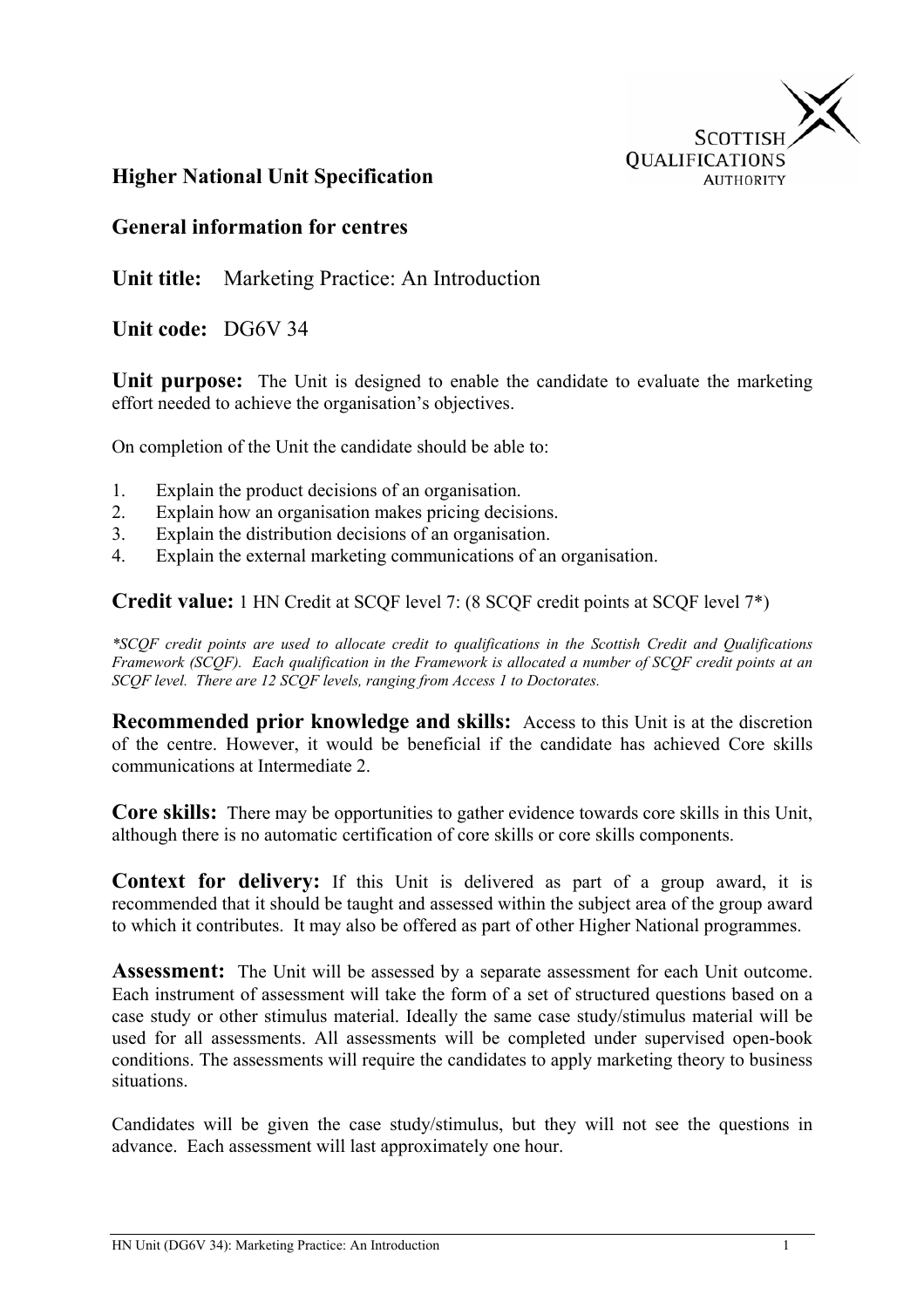## **Unit title:** Marketing Practice: An Introduction

#### **Unit code:** DG6V 34

The sections of the Unit stating the Outcomes, knowledge and/or skills, and evidence requirements are mandatory.

Where evidence for Outcomes is assessed on a sample basis, the whole of the content listed in the knowledge and/or skills section must be taught and available for assessment. Candidates should not know in advance the items on which they will be assessed and different items should be sampled on each assessment occasion.

## **Outcome 1**

Explain the product decisions of an organisation

#### **Knowledge and/or skills**

- ♦ Product decisions of a particular organisation in terms of their Product mix
- ♦ Product life cycle in terms of the existing Product portfolio and the requirement for Product portfolio changes
- ♦ The Boston Matrix and Product life cycle relationship
- ♦ Appraisal of Products in the light of changing market conditions

#### **Evidence requirements**

To achieve this Outcome each candidate must provide evidence that demonstrates his/her knowledge and/or skills.

Each candidate must provide evidence to show that she/he can:

- ♦ analyse the product decisions of a particular organisation in terms of product mix
- ♦ analyse the life cycle stages of products in terms of an organisation's existing product portfolio
- ♦ identify and explain the factors which might force an organization to constantly change its product portfolio
- ♦ explain the relationship between Product Life Cycle and Boston Matrix
- ♦ identify and explain the Boston Matrix:
	- *the advice it offers to managers with regard to balancing a portfolio*
	- *the advice it offers to managers with regard to objective setting*

#### **Assessment guidelines**

Outcome 1 will be assessed by a set of structured questions based on a case study or other piece of stimulus material. The case study/stimulus material should encourage the candidate to evaluate the product decisions of an organisation. Ideally the same case study/stimulus material will be used in the assessment of Outcomes 1, 2, 3 and 4.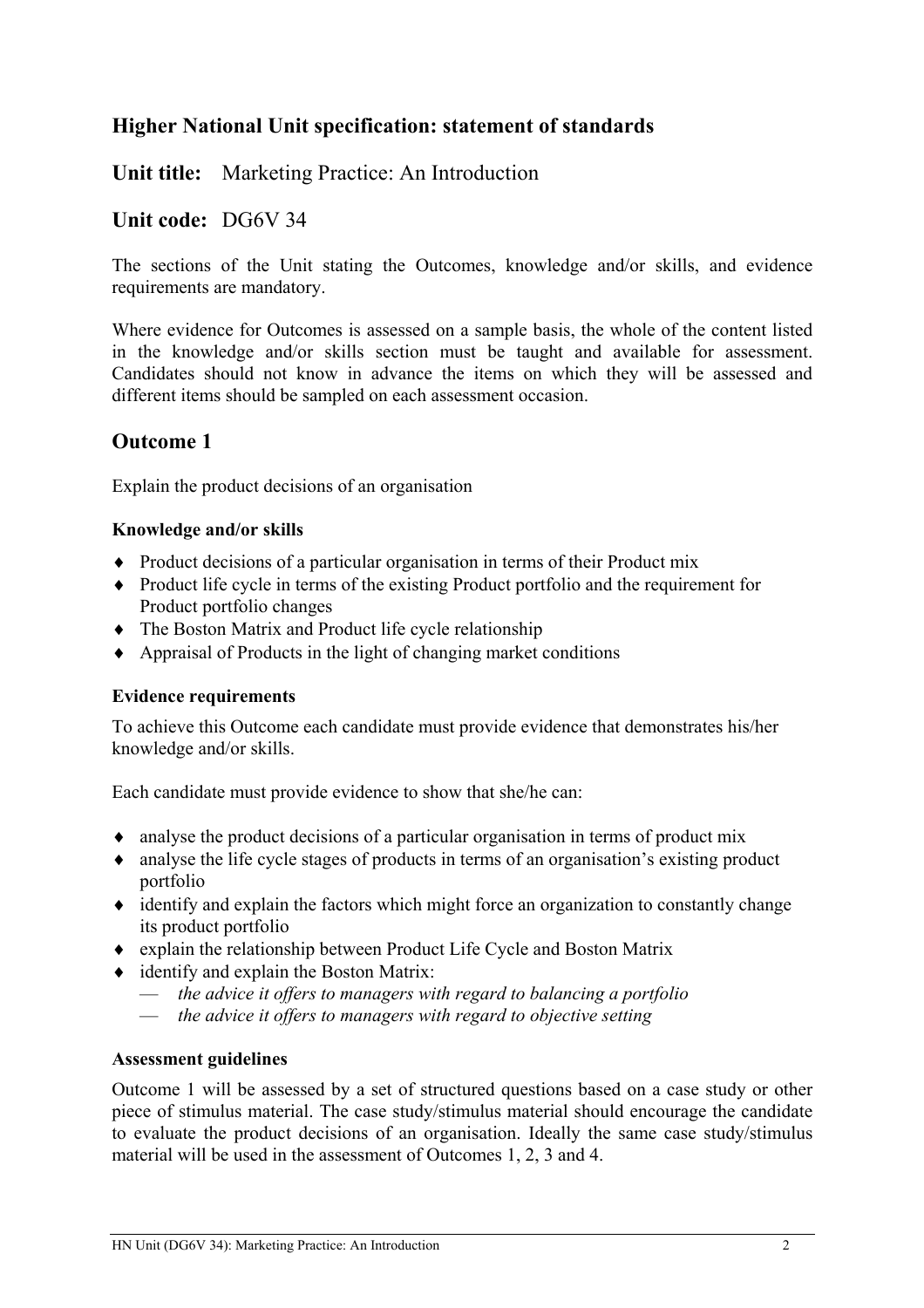### **Unit title:** Marketing Practice: An Introduction

The assessment will be completed under open-book conditions, supervised within the classroom environment. Assessment questions should encourage the candidate to relate/apply his/her knowledge to a particular business situation.

As this Outcome is being assessed in an holistic way, it is not necessary for the candidate to provide evidence of all areas of knowledge and skills. It is suggested that the assessment should be designed in such a way as to allow the assessor the opportunity to sample only certain parts of the coursework but still be satisfied that the candidate has a sound understanding of the whole subject.

It is not necessary for a student to provide evidence for every single item listed in the evidence requirements. The items in normal type are mandatory, but it is not essential to provide evidence for each of the italicised items. From the group of italicised items a minimum of one item must be sampled and evidence must be provided for at least one of these areas.

Sampling opportunities also exist within the italicised evidence requirement. For example, for Outcome 1, the candidate would be expected to identify and explain the Boston Matrix, as applied to the case study, and then, in addition, be required to cover one of the italicised points.

The items in normal type are fundamental to an understanding of product and must be assessed. Different sets of questions based on the same case study/stimulus material can sample different areas of knowledge and skills, while at the same time, the same or similar questions might be used in conjunction with alternative case studies/stimulus materials. This gives the assessor a variety of materials, which can be mixed and matched to allow for sampling and for reassessment.

It is envisaged that the exacted response in this assessment would be a total of approximately 500 words elicited from three or four structured questions, but the final decision regarding the number of questions is at the discretion of the individual centre.

It is suggested that candidates should be given one hour to complete the assessment. This is only an approximate figure and it need not be adhered to as rigidly as in a formal examination situation. The time allowed is merely indicative as it is accepted that some candidates may require a little longer to complete the assessment. A flexible and pragmatic approach is encouraged and any additional time given to a candidate is at the discretion of the individual centre.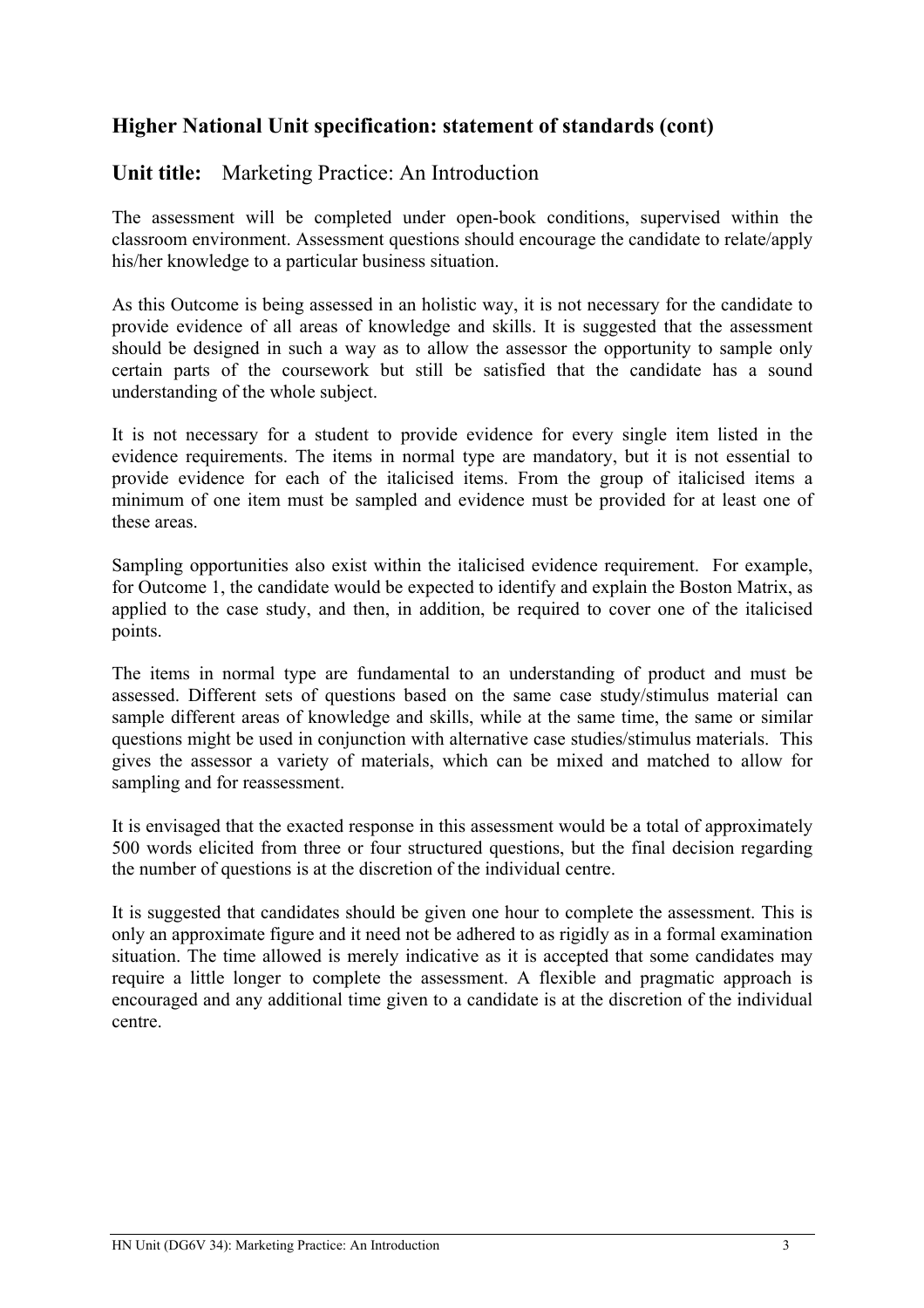**Unit title:** Marketing Practice: An Introduction

## **Outcome 2**

Explain how an organisation makes pricing decisions

#### **Knowledge and/or skills**

- ♦ Pricing strategies in terms of internal factors and external factors
- ♦ Pricing decisions in terms of organisational objectives
- ♦ Modifications of pricing decisions in terms of changing market conditions
- ♦ Modifications of pricing in terms of organisational objectives
- ♦ Pricing strategies and policies

#### **Evidence requirements**

To achieve this Outcome each candidate must provide evidence, which demonstrates his/her knowledge and/or skills.

Each candidate must provide evidence to show that he/she can:

- ♦ Distinguish between the different types of pricing policy that an organisation could use
- ♦ Explain potential pricing strategies:
	- *the strengths and weaknesses of each strategy*
	- *pricing strategies in terms of internal factors*
	- *evaluate pricing strategies in terms of external factors*
	- *pricing strategies in terms of organisational objectives*
- ♦ Outline the factors which force a company to modify its pricing strategy:
	- *the internal factors*
	- *the external factors*

#### **Assessment guidelines**

Outcome 2 will be assessed by a set of structured questions based on a case study or other piece of stimulus material. The case study/ stimulus material should encourage the candidate to evaluate the product decisions of an organisation. Ideally the same case study/stimulus material will be used in the assessment of Outcomes 1, 2, 3 and 4.

The assessment will be completed under open-book conditions, supervised within the classroom environment. Assessment questions should encourage the candidate to relate/apply his/her knowledge to a particular business situation rather than merely reiterate theory.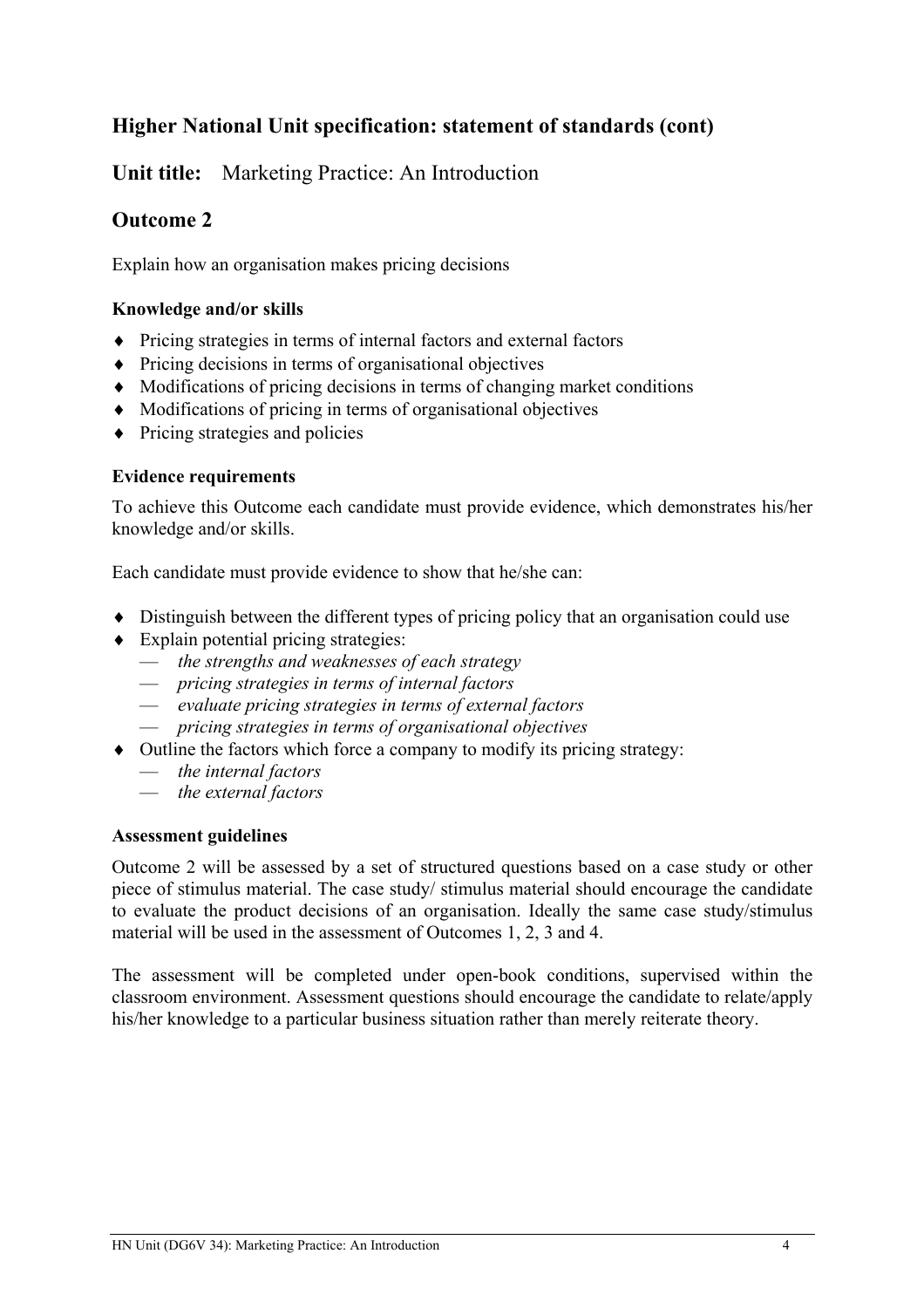### **Unit title:** Marketing Practice: An Introduction

As the Outcome is being assessed in an holistic way, it is not necessary for the candidate to provide evidence of all areas of knowledge and skills. It is suggested that the assessment should be designed in such a way as to allow the assessor the opportunity to sample only certain parts of the coursework but still be satisfied that the candidate has a sound understanding of the whole subject

It is not necessary for a student to provide evidence for every single item listed in the evidence requirements. The items in normal type are mandatory, but it is not essential to provide evidence for each of the italicised items. From the group of italicised items, a minimum of one item must be sampled and evidence must be provided for at least one of these areas.

Sampling opportunities also exist within the italicised evidence requirement. For example, for Outcome 2, the candidate would be expected to identify and explain potential pricing strategies and then may be required, in addition, to cover two of the italicised points.

The items in normal type are fundamental to an understanding of price and must be assessed. Different sets of questions based on the same case study/stimulus material can sample different areas of knowledge and skills, while at the same time, the same or similar questions might be used in conjunction with alternative case studies/stimulus materials. This gives the assessor a variety of materials that can be mixed and matched to allow for sampling and for reassessment.

It is envisaged that the exacted response in this assessment would be a total of approximately 500 words elicited from three or four structured questions, but the final decision regarding the number of questions is at the discretion of the individual centre.

It is suggested that candidates should be given one hour to complete the assessment. This is only an approximate figure and it need not be adhered to as rigidly as in a formal examination situation. The time allowed is merely indicative as it is accepted that some candidates may require a little longer to complete the assessment. A flexible and pragmatic approach is encouraged and any additional time given to a candidate is at the discretion of the individual centre.

## **Outcome 3**

Explain the distribution decisions of an organisation

#### **Knowledge and/or skills**

- ♦ Marketing and distribution systems available to a manufacturer
- ♦ Factors influencing a manufacturer in her/his channel choice
- ♦ Marketing objectives of intensive, selective and exclusive distribution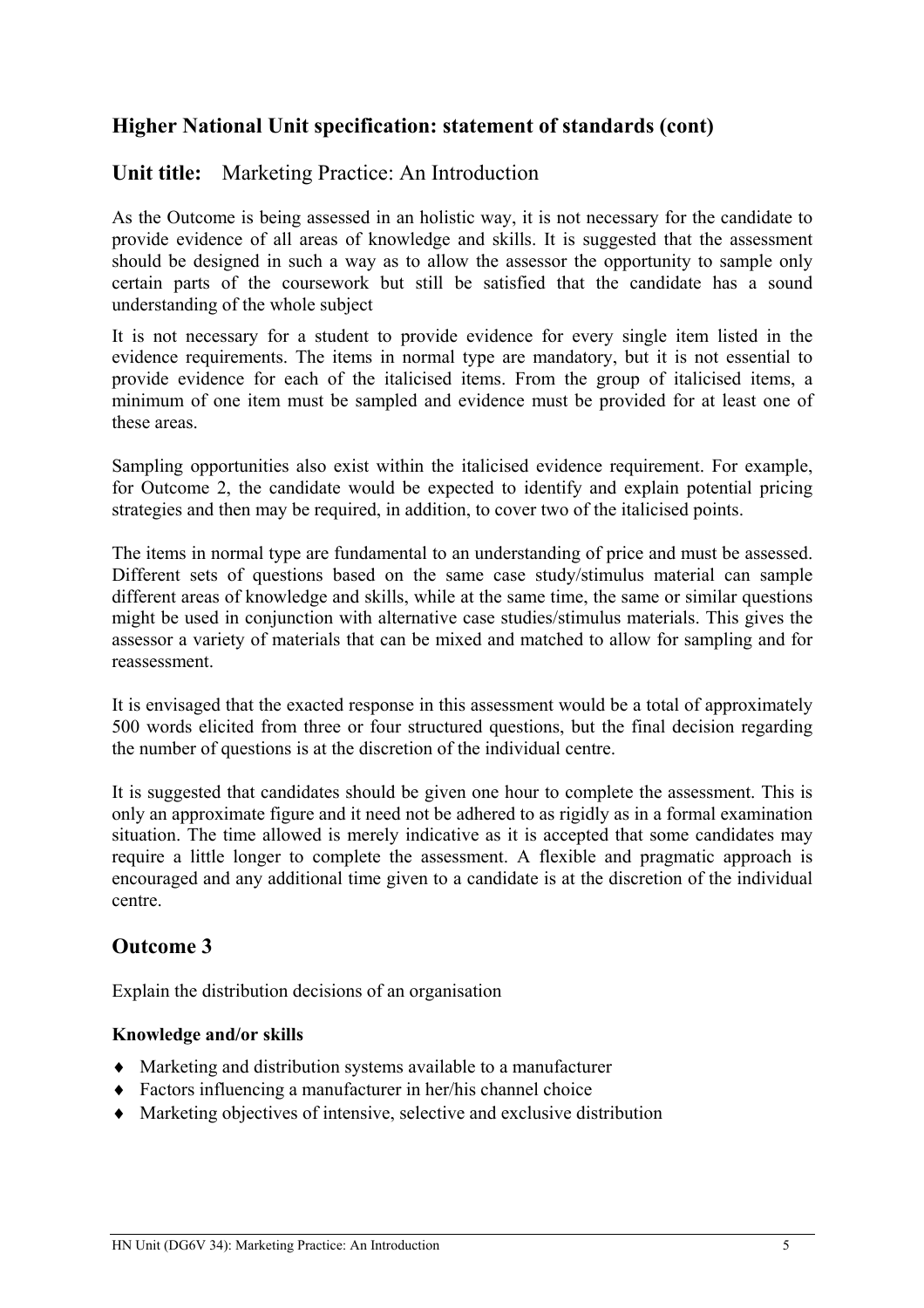## **Unit title:** Marketing Practice: An Introduction

#### **Evidence requirements**

To achieve this Outcome each candidate must provide evidence, which demonstrates his/her knowledge and/or skills.

Each candidate must provide evidence to show that he/she can:

- ♦ Distinguish between the marketing channels available to an organization
- ♦ Explain the factors which will influence an organisation in their channel choice:
	- *product characteristics*
	- *market characteristics*
	- *competitor methods*
	- *financial position of the organisation*
	- *seasonal factors*
	- *distributor resistance*
	- *legal restrictions*
	- *availability of an existing network*
- ♦ Explain the marketing objectives influencing channel choice:
	- *intensive distribution*
	- *exclusive distribution*
	- *selective distribution*

#### **Assessment guidelines**

Outcome 3 will be assessed by a set of structured questions based on a case study or other piece of stimulus material. The case study/ stimulus material should encourage the candidate to evaluate the product decisions of an organisation. Ideally the same case study/stimulus material will be used in the assessment of Outcomes 1, 2, 3 and 4.

The assessment will be completed under open-book conditions, supervised within the classroom environment. Assessment questions should encourage the candidate to relate his/her knowledge to a particular business situation rather than merely regurgitate theory.

As this Outcome is being assessed in an holistic way, it is not necessary for the candidate to provide evidence of all areas of knowledge and skills. It is suggested that the assessment should be designed in such a way as to allow the assessor the opportunity to sample only certain parts of the coursework but still be satisfied that the candidate has a sound understanding of the whole subject.

It is not necessary for a student to provide evidence for every single item listed in the evidence requirements. The items in normal type are mandatory, but it is not essential to provide evidence for each of the italicised items. From the group of italicised items a minimum of one item must be sampled and evidence must be provided for at least one of these areas.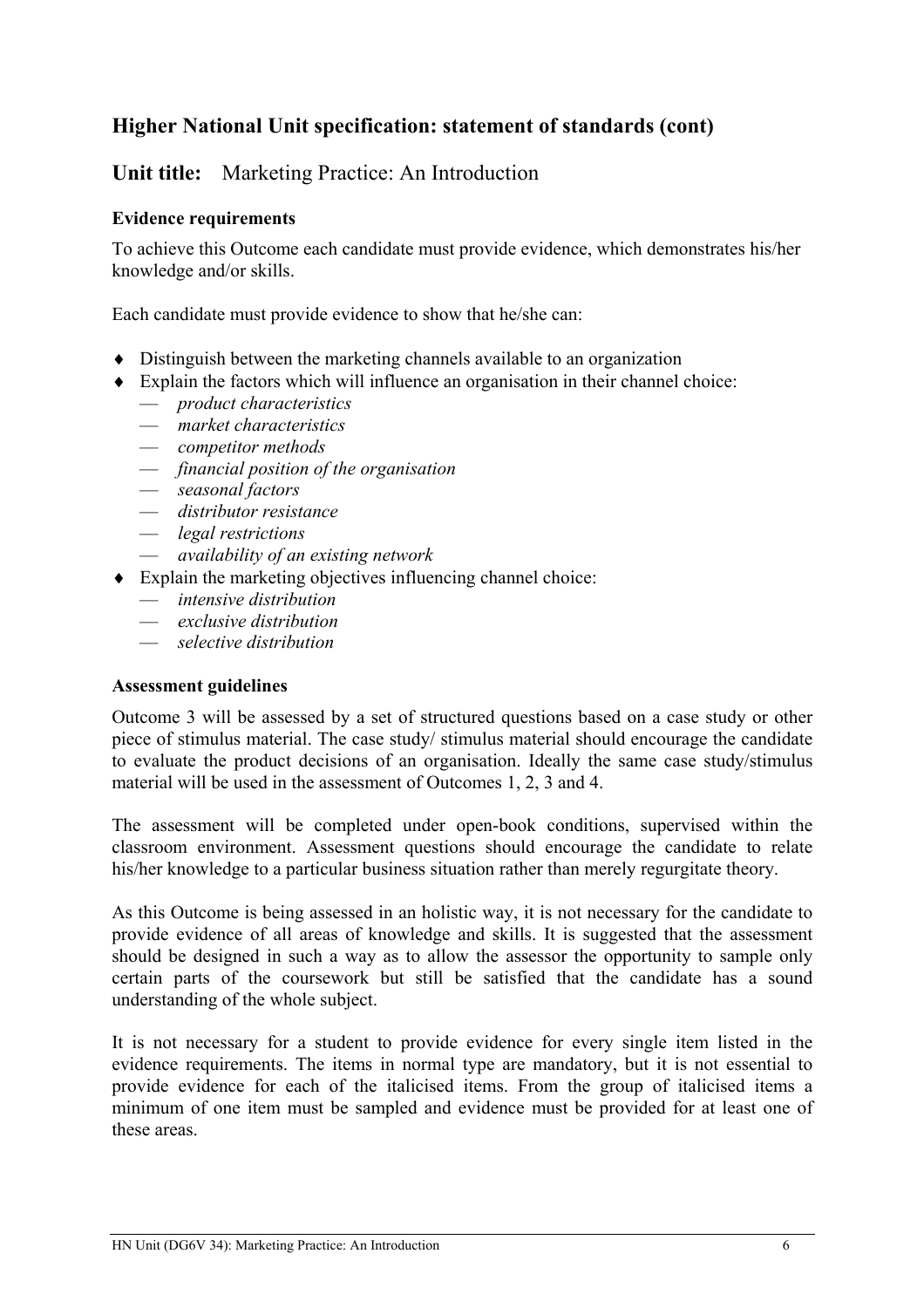## **Unit title:** Marketing Practice: An Introduction

Sampling opportunities also exist within the italicised evidence requirement. For example, for Outcome 3, the candidate would be expected to explain the factors which will influence an organisation in their channel choice and then, in addition, will be required to cover the italicised points.

The items in normal type are fundamental to an understanding of distribution and must be assessed. Different sets of questions based on the same case study/stimulus material can sample different areas of knowledge and skills, while at the same time, the same or similar questions might be used in conjunction with alternative case studies/stimulus materials. This gives the assessor a variety of materials that can be mixed and matched to allow for sampling and for reassessment.

It is envisaged that the exacted response in this assessment would be a total of approximately 500 words elicited from three or four structured questions, but the final decision regarding the number of questions is at the discretion of the individual centre.

It is suggested that candidates should be given one hour to complete the assessment. This is only an approximate figure and it need not be adhered to as rigidly as in a formal examination situation. The time allowed is merely indicative as it is accepted that some candidates may require a little longer to complete the assessment. A flexible and pragmatic approach is encouraged and any additional time given to a candidate is at the discretion of the individual centre.

## **Outcome 4**

Explain the external marketing communications of an organisation

#### **Knowledge and/or skills**

- $\bullet$  The promotional mix
- ♦ The promotional mix in the context of push and pull strategies
- ♦ The external marketing communication system in the context of the promotional mix and internal and external factors
- ♦ The promotional mix in the context of organisational objectives
- ♦ Modification of the promotional mix in the context of changing market conditions and organisational objectives

#### **Evidence requirements**

To achieve this Outcome each candidate must provide evidence, which demonstrates his/her knowledge and/or skills.

Each candidate must provide evidence to show that he/she can:

♦ Explain the importance of promotion to organisations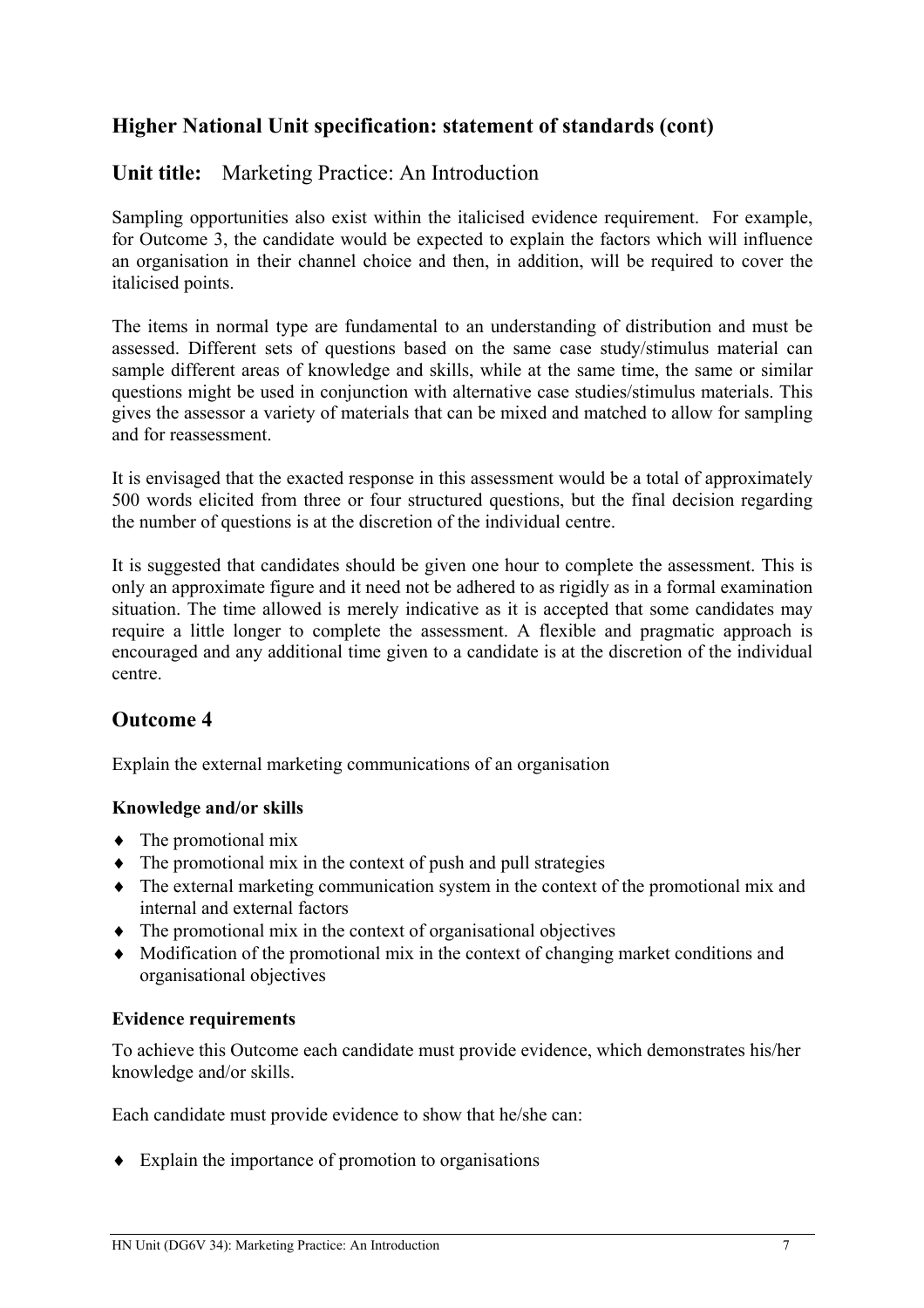**Unit title:** Marketing Practice: An Introduction

- ♦ Explain the factors influencing an organisation to alter its promotional mix
- ♦ Distinguish between the different aspects of the promotional mix in the context of push and pull strategies:
	- *advertising, public relations, sales promotion, sponsorship, direct marketing, personal selling*
	- *the strengths and weaknesses of the aspects of the promotional mix*
	- *the uses of the different aspects of the promotional mix*
	- *the different aspects of the promotional mix can be used in different business situations*

#### **Assessment guidelines**

Outcome 4 will be assessed by a set of structured questions based on a case study or other piece of stimulus material. The case study/ stimulus material should encourage the candidate to evaluate the product decisions of an organisation. Ideally the same case study/stimulus material will be used in the assessment of Outcomes 1, 2, 3 and 4.

The assessment will be completed under open-book conditions, supervised within the classroom environment. Assessment questions should encourage the candidate to relate/apply his/her knowledge to the particular business situation rather than merely reiterate theory.

As the Outcome is being assessed in an holistic way it is not necessary for the candidate to provide evidence of all areas of knowledge and skills. It is suggested that the assessment should be designed in such a way as to allow the assessor the opportunity to sample only certain parts of the coursework but still be satisfied that the candidate has a sound understanding of the whole subject.

It is not necessary for a student to provide evidence for every single item listed in the evidence requirements. The items in normal type are mandatory, but it is not essential to provide evidence for each of the italicised items. From the group of italicised items a minimum of one item must be sampled and evidence must be provided for at least one of these areas.

Sampling opportunities also exist within the italicised evidence requirement. For example, for Outcome 4, the candidate would be expected to distinguish between the different aspects of the promotional mix in the context of push and pull strategies and then, in addition, be required to cover two italicised points.

The items in normal type are fundamental to an understanding of promotion and must be assessed. Different sets of questions based on the same case study/stimulus material can sample different areas of knowledge and skills, while at the same time, the same or similar questions might be used in conjunction with alternative case studies/stimulus materials. This gives the assessor a variety of materials that can be mixed and matched to allow for sampling and for reassessment.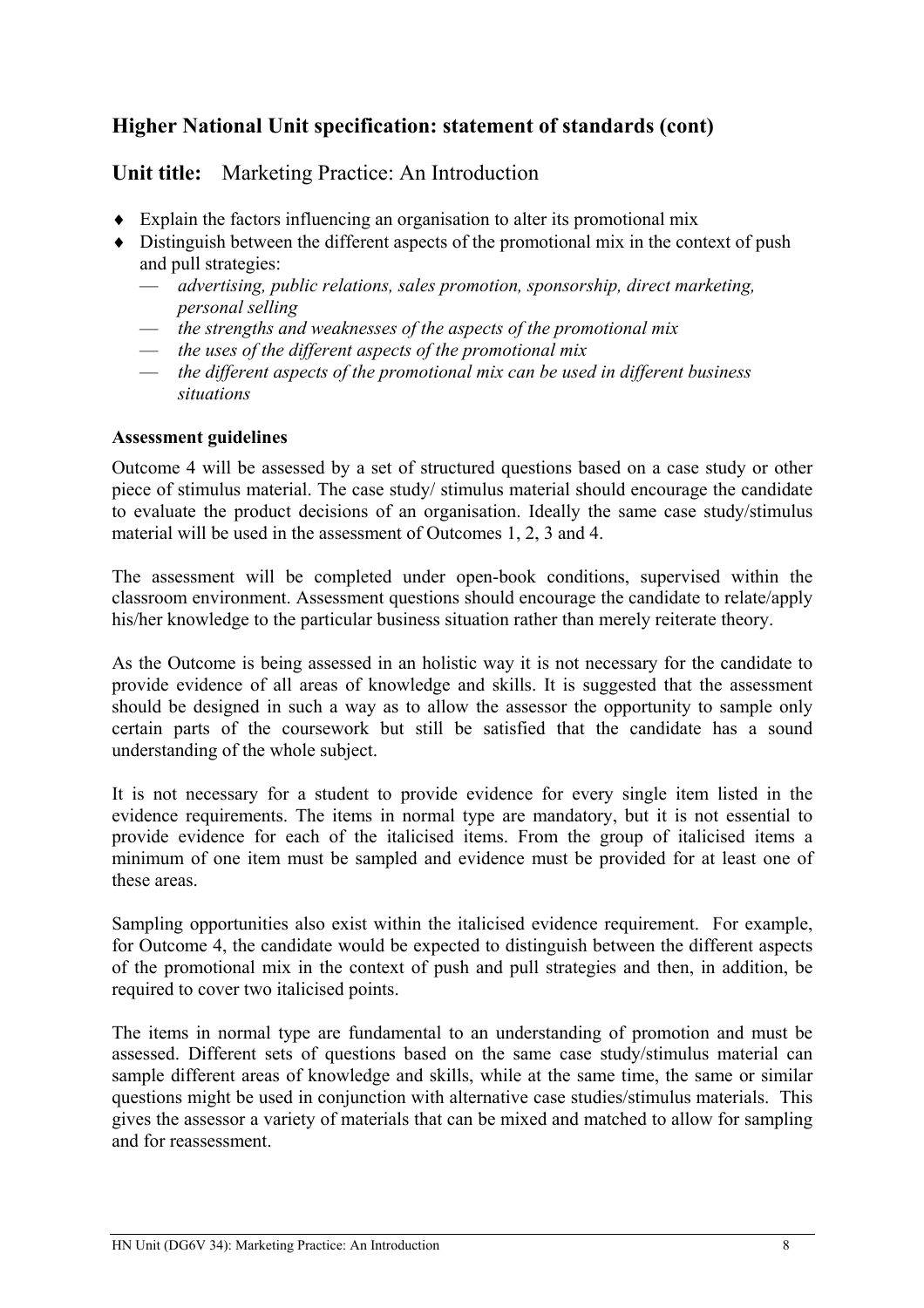## **Unit title:** Marketing Practice: An Introduction

It is envisaged that the exacted response in this assessment would be a total of approximately 500 words elicited from three or four structured questions, but the final decision regarding the number of questions is at the discretion of the individual centre.

It is suggested that candidates should be given one hour to complete the assessment. This is only an approximate figure and it need not be adhered to as rigidly as in a formal examination situation. The time allowed is merely indicative as it is accepted that some candidates may require a little longer to complete the assessment. A flexible and pragmatic approach is encouraged and any additional time given to a candidate is at the discretion of the individual centre.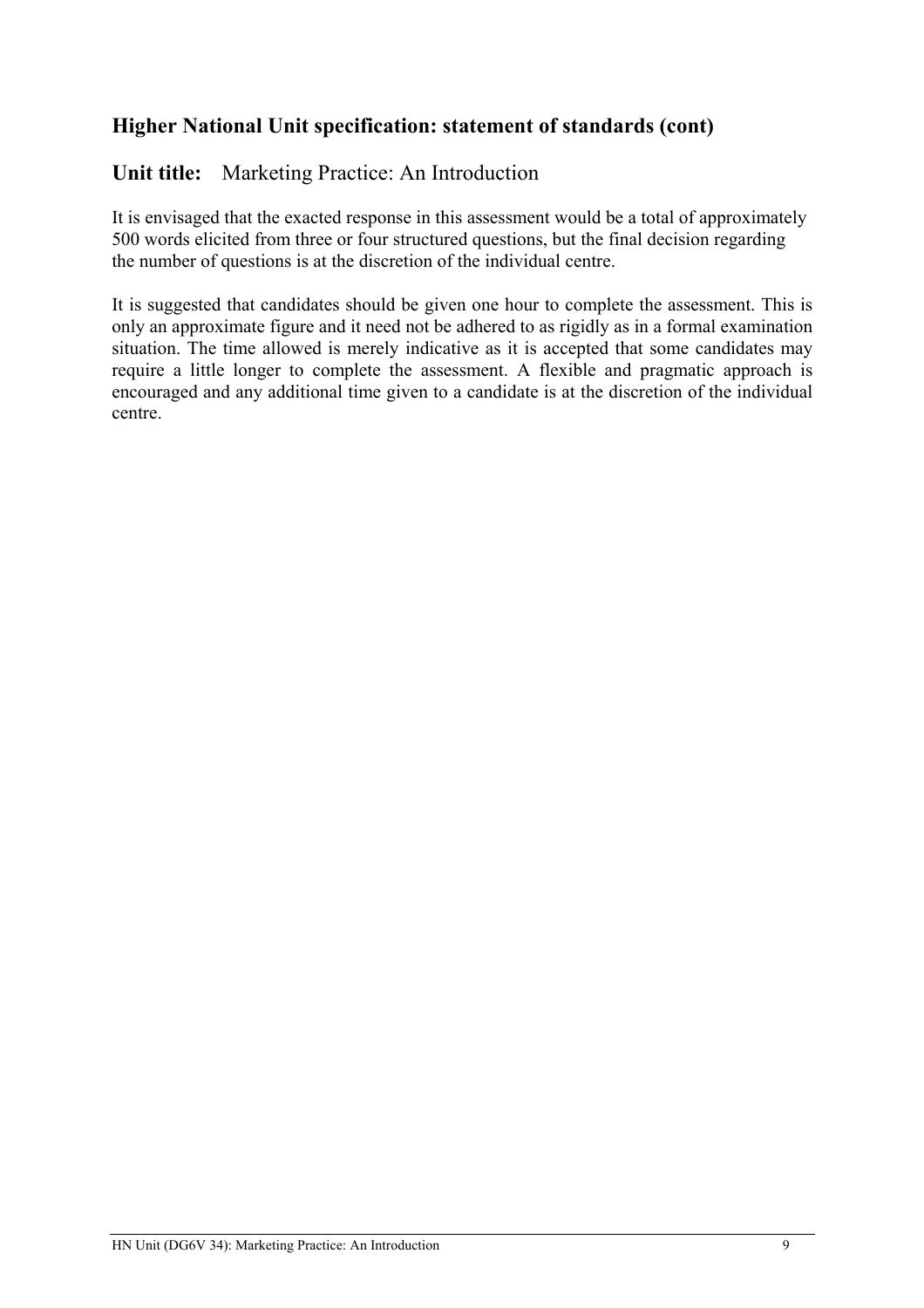## **Administrative Information**

| Unit code:                  | DG6V 34                             |
|-----------------------------|-------------------------------------|
| Unit title:                 | Marketing Practice: An Introduction |
| <b>Superclass category:</b> | BA                                  |
| Date of publication:        | August 2004                         |
| <b>Version:</b>             | 01                                  |
| Source:                     | SOA                                 |

© Scottish Qualifications Authority 2004

This publication may be reproduced in whole or in part for educational purposes provided that no profit is derived from reproduction and that, if reproduced in part, the source is acknowledged.

Additional copies of this Unit specification can be purchased from the Scottish Qualifications Authority. The cost for each Unit specification is £2.50. (A handling charge of £1.95 will apply to all orders for priced items.)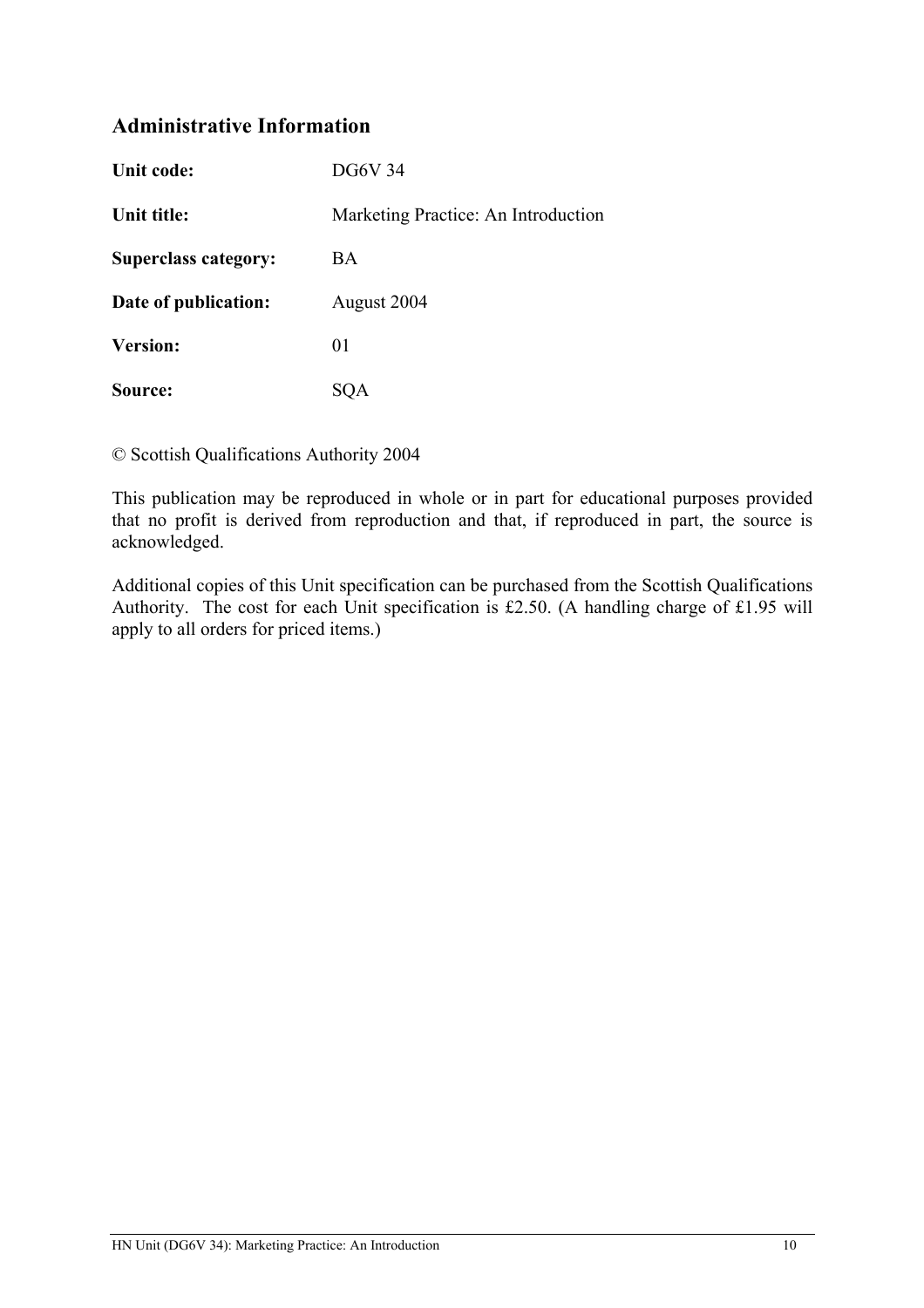## **Higher National Unit specification: support notes**

### **Unit title:** Marketing Practice: An Introduction

This part of the Unit specification is offered as guidance. The support notes are not mandatory.

While the exact time allocated to this Unit is at the discretion of the centre, the notional design length is 40 hours.

### **Guidance on the content and context for this Unit**

This Unit is designed to enable candidates to explain the marketing efforts needed to achieve organisational objectives.

The following notes give additional information on each Outcome:

#### **Outcome 1:**

**Product classification:** convenience; shopping; speciality goods.

**Product life cycle:** research and development; introduction; growth; maturity; decline.

**Product portfolio:** mix, width, depth, consistency.

**Boston Matrix:** cows, dogs, stars, question marks, market growth; market share.

**Branding:** benefits; types; brand selection and maintenance.

#### **Outcome 2:**

**Pricing objectives:** profitability; return on investment; market share; sales; product quality; cash flow.

**Pricing strategies:** cost-oriented; cost-plus; mark-up; demand-based; prestige pricing; competitive pricing; price leadership; penetration pricing; price skimming.

#### **Outcome 3:**

**Distribution channels:** for consumer/industrial products; zero, one, two, three levels. **Marketing systems:** vertical: corporate, contractual, administered; horizontal.

**Selection of distribution channel:** intensity of market coverage; markets and buyers; product attributes; environmental factors.

**Marketing objectives:** intensive; selective; exclusive**.** 

**Factors influencing channel choice:** product and market characteristics; competitor methods; financial position; seasonal factors; distributor resistance; legal restrictions; availability of an existing network.

#### **Outcome 4**

**Promotional strategies:** push and pull.

**Promotional mix:** advertising; sales promotion; public relations; personal selling; direct marketing; sponsorship.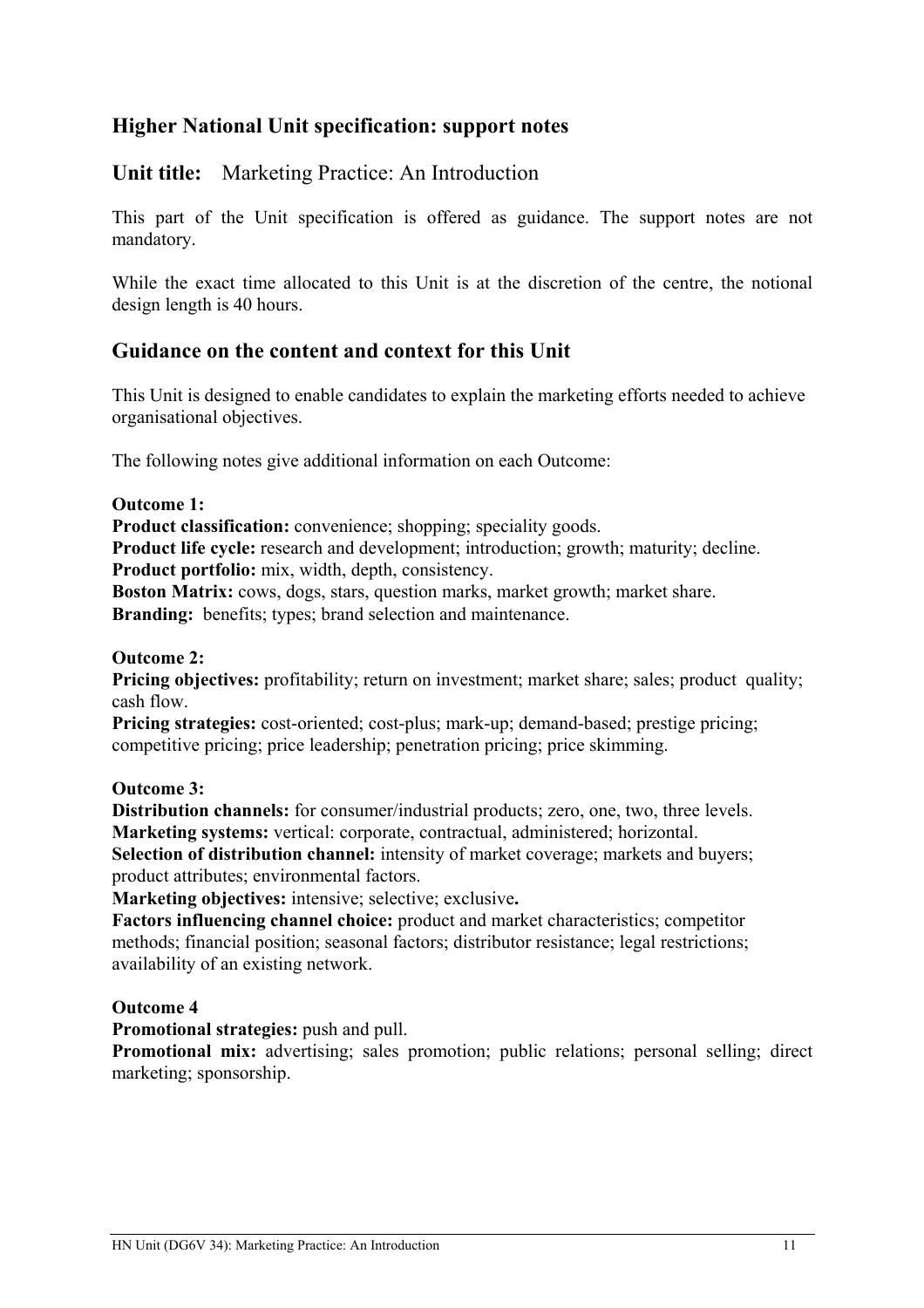## **Higher National Unit specification: support notes (cont)**

**Unit title:** Marketing Practice: An Introduction

### **Guidance on the delivery and assessment of this Unit**

This Unit is likely to be delivered as part of a group award and may be delivered in year 1 or 2. It can be offered as a free-standing Unit as it is not dependent on any previous or wider marketing knowledge.

Candidates should be encouraged to broaden their knowledge of marketing through use of primary and secondary sources. A notable reference would be 'Marketing: Concepts and Strategies' Dibb, Simkin, Pride, Ferrell. Houghton Mifflin 2001, while magazines such as 'Marketing' and 'Marketing Week' should be recommended. Visiting speakers from marketing departments or consultancies would also be very beneficial for candidates, as would the use of case-studies from a variety of disciplines. A recommended Internet site is [www.thetimes100.co.uk,](http://www.thetimes100.co.uk/) which has a variety of case study material and exercises.

## **Open learning**

If this Unit is delivered by open or flexible learning, additional resources and material will be required for candidate support, assessment and quality assurance. For further information and advice please refer to SQA document *Assessment and Quality Assurance for Open and Distance Learning* (SQA, February 2001 — publication code A1030).

## **Special needs**

This Unit specification is intended to ensure that there are no artificial barriers to learning or assessment. Special needs of individual candidates should be taken into account when planning learning experiences, selecting assessment instruments or considering special alternative Outcomes for Units. For information on these, please refer to the SQA document *Guidance on Special Assessment Arrangements* (SQA, 2001).